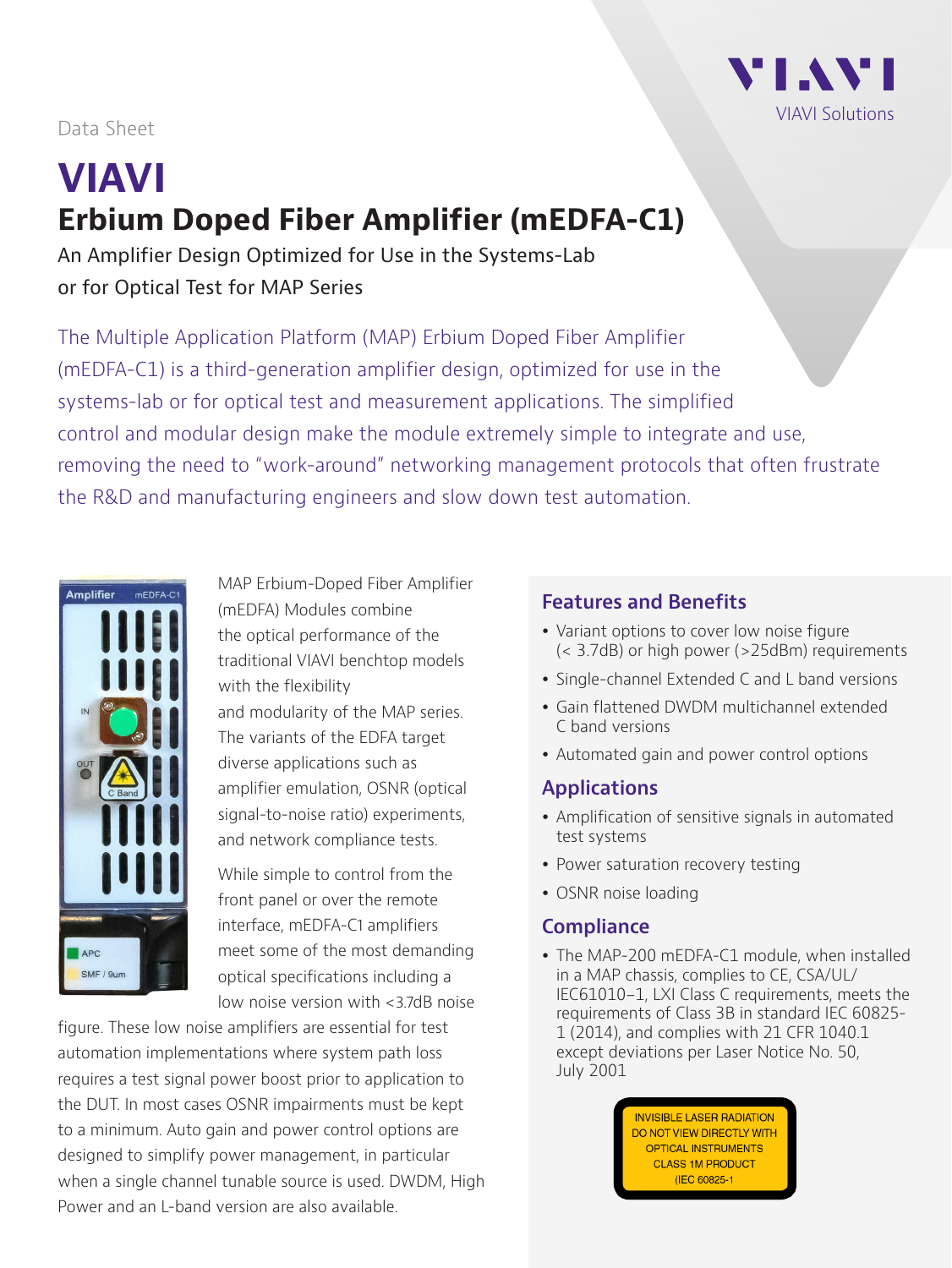## **Functional Description**

The optics of the MAP series EDFA module consists of an erbium-doped fiber amplifier (EDFA) gain stage with supporting optical components specifically designed to achieve maximum output power at the bulkhead mounted optical connector while maximizing input/output isolation. An optical fiber doped with the rare-earth erbium can be made to amplify light signals passing through it by exciting the erbium atoms.

## **GUI and Remote Interfaces**

The MAP series is the first photonic layer lab and manufacturing platform that complies with LAN Extensions for Instrumentation (LXI) by conforming to the required physical attributes, Ethernet connectivity, and interchangeable virtual instrument (IVI) drivers, which are intuitive and optimized for ease of use with popular Application Development Environments such as LabVIEW, Visual C++, Visual Basic, and LabWindows™. The optimized MAP platform's industry-leading density and maximum configurability meets specific application requirements within the smallest footprint. All MAP series modules and platforms commands

generally conform to the Standard Commands for Programmable Instruments (SCPI) command language.

The MAP-300 chassis GUIs are easily accessed through Google Chrome, Mozilla Firefox and Microsoft Edge web browsers or a remote VNC. As shown in figure 1, the MAP-300 GUI for the mEDFA allows the change of current mode set point for multiple devices, while also giving control of the pump laser state. For legacy MAP-200 users the GUI is still accessible through remote VNC.



#### **Chassis and Modular Family**

The VIAVI Multiple Application Platform (MAP) is an optical test and measurement platform optimized for costeffective development and manufacturing of optical transmission techniques.

The mEDFA-C1 is part of the LightDirect module family which is a subset of the larger MAP series. These modules are characterized by their simple control interface and single function nature. Individually or together, they form the foundation of most optical test applications. Alongside the many other modules, such as light sources, polarization scramblers, power meters, and spectrum analyzers, the MAP series is the ideal, modular photonics test platform for 100G+ test applications. The mEDFA is compatible with all current MAP-300 and MAP-200 chassis.



mEDFA MAP-300 GUI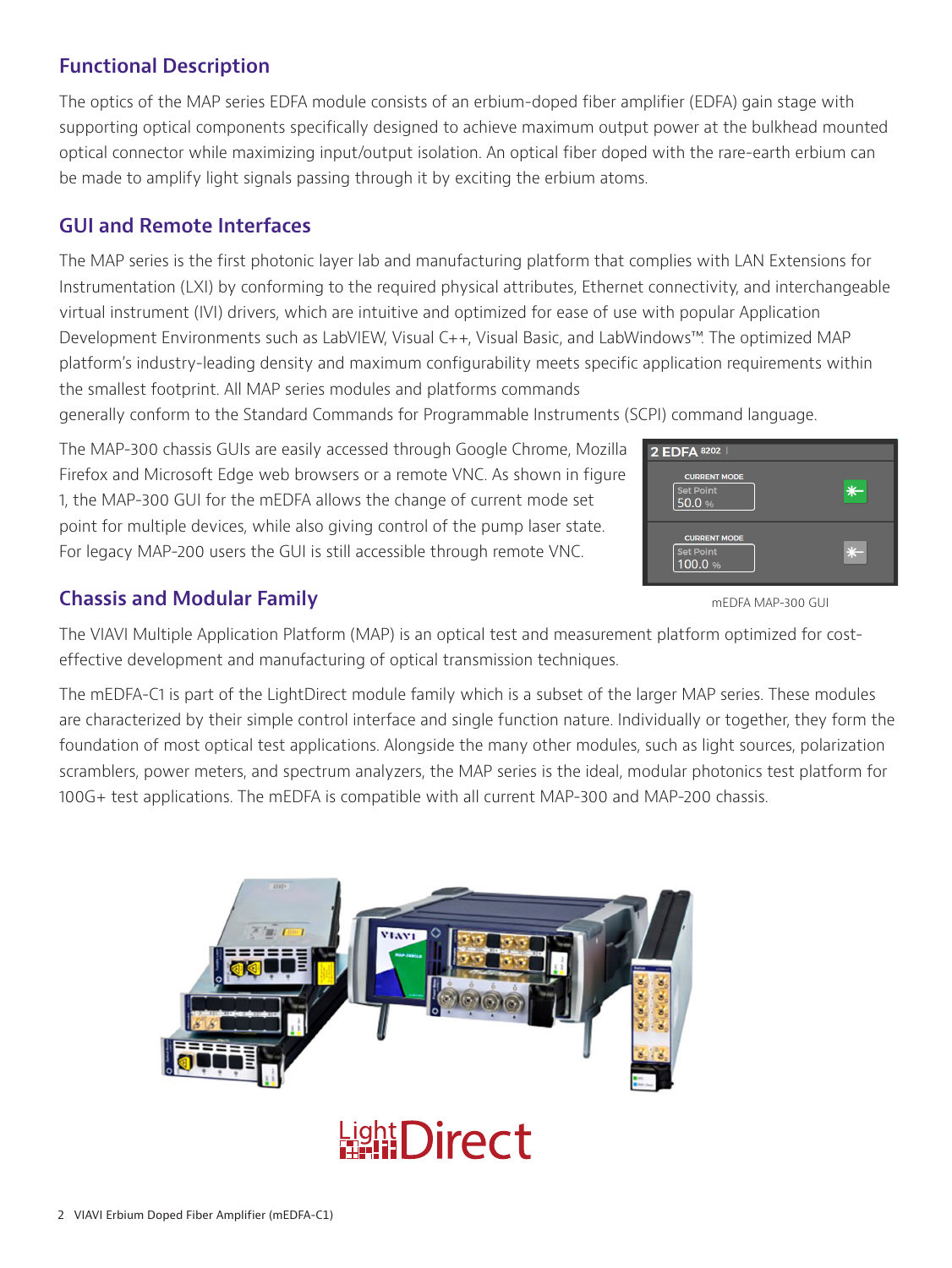# **Options and Configurations**

The mEDFA-C1 has six carefully selected variants designed to span the most critical application requirements.

| <b>Version</b>                | <b>Amplifier</b><br>per<br>module | Input<br><b>Type</b> | <b>Band</b>   | <b>Gain and</b><br><b>Power</b><br>Control | <b>Saturated</b><br>Output<br><b>Power</b> | Application                                                                                                                                                                                                 |
|-------------------------------|-----------------------------------|----------------------|---------------|--------------------------------------------|--------------------------------------------|-------------------------------------------------------------------------------------------------------------------------------------------------------------------------------------------------------------|
| MEDFA-C11CA<br>Preamp         |                                   | Single<br>Channel    | $\mathsf{C}$  | No.                                        | Standard                                   | Preamp. Minimize noise figure while<br>providing enough gain to ensure                                                                                                                                      |
|                               |                                   |                      |               |                                            |                                            | test signal at required power                                                                                                                                                                               |
| MEDFA-C12CA<br>Dual Preamp    | $\overline{2}$                    | Single<br>Channel    | $\mathsf{C}$  | <b>No</b>                                  | Standard                                   | Dual CA version amplifiers. Improves<br>test system density for applications                                                                                                                                |
|                               |                                   |                      |               |                                            |                                            | requiring more than one.                                                                                                                                                                                    |
| MEDFA-C11CB<br><b>Booster</b> | $\mathbf{1}$                      | Single<br>Channel    | $\mathsf{C}$  | Yes                                        | Standard                                   | Booster. Adding gain and power<br>control simplifies power level control<br>but increases noise figure slightly.<br>Ideal for single channel tunable<br>signal applications.                                |
| MEDFA-C11CF                   | $\mathbf{1}$                      | <b>DWDM</b>          | $\mathcal{C}$ | Yes                                        | Standard                                   | DWDM Booster, For full                                                                                                                                                                                      |
| <b>DWDM Booster</b>           |                                   |                      |               |                                            |                                            | multichannel input applications.<br>Power and gain control available.                                                                                                                                       |
| MEDFA-C11CD<br>Max Power      | 1                                 | Single<br>Channel    | $\mathcal{C}$ | Yes                                        | High                                       | Maximum power. Amplifier<br>optimized to deliver the maximum<br>allowable saturated output power<br>for standard lab safety protocols.<br>Ideal for signal splitting or power<br>saturated recover testing. |
| MEDFA-C11LB<br>L-Band Booster | 1                                 | Single<br>Channel    | $\mathsf{L}$  | Yes                                        | Standard                                   | L-band version of the Booster<br>amplifier.                                                                                                                                                                 |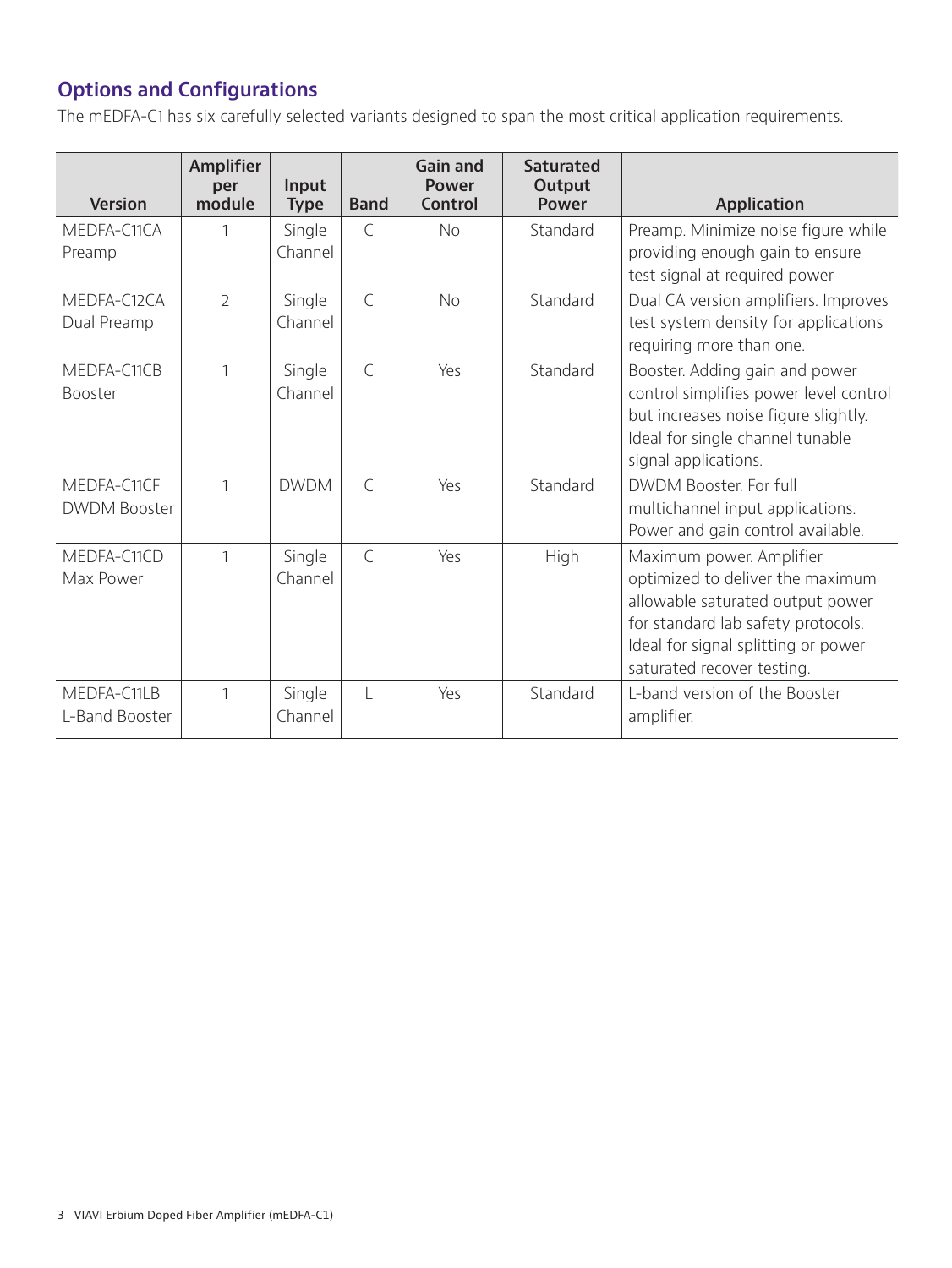## **Specifications**

For more information on this or other products and their availability, please contact your local VIAVI account manager or VIAVI directly at 1-844-GO-VIAVI (1-844-468-4284) or to reach the VIAVI office nearest you, visit viavisolutions.com/contacts.

| <b>Single Channel Input Optical</b><br>Specifications <sup>1</sup> |                    | mEDFA-C11CA<br>mEDFA-C12CA     | mEDFA-C11CB   | mEDFA-C11LB         |  |
|--------------------------------------------------------------------|--------------------|--------------------------------|---------------|---------------------|--|
| Operating Wavelength Range                                         |                    | $1528$ nm $-$ 1569 nm          |               | 1565 nm $-$ 1610 nm |  |
| Saturated Power <sup>2</sup>                                       |                    | $\geq$ 20 dBm<br>-4 dBm input) |               |                     |  |
| Noise Figure <sup>3</sup>                                          | $P_{in} = 0$ dBm   | N/A                            | N/A           | $\leq$ 5.7 dB       |  |
|                                                                    | $P_{in} = -4$ dBm  | $\leq$ 4.4 dB                  |               | $\leq$ 5.5 dB       |  |
|                                                                    | $P_{in} = -20$ dBm | $\leq$ 4.1 dB                  | $\leq$ 5.3 dB | $\leq$ 5.2 dB       |  |
|                                                                    | $P_{in} = -30$ dBm | $\leq$ 3.7 dB                  |               | N/A                 |  |
| Gain,                                                              | $P_{in} = 0$ dBm   | N/A                            | N/A           | $\geq$ 20 dB        |  |
|                                                                    | $P_{in} = -4$ dBm  | $\geq$ 24 dB                   | $\geq$ 24 dB  | $\geq$ 23 dB        |  |
|                                                                    | $P_{in} = -20$ dBm | $\geq$ 35 dB                   | $\geq$ 33 dB  | $\geq$ 28 dB        |  |
|                                                                    | $P_{in} = -30$ dBm | $\geq$ 37 dB                   | $\geq$ 36 dB  | N/A                 |  |
| Input Output Power Monitor                                         |                    | No.                            | Yes           | Yes                 |  |
| PDL/PDG <sup>4</sup>                                               |                    | $\leq$ 0.2dB<br>$\leq$ 0.2dB   |               | $\leq$ 0.2dB        |  |
| Laser Safety Class <sup>5</sup>                                    |                    | 1M                             |               |                     |  |

1 All optical measurements were done after minimum 30 minutes warming up measured at constant temperature of 23±3°C

²Saturated power was measured with input signal at 1550nm for C-band and 1590nm for L-band

³Measured at wavelength of 1550nm for C-band and 1590nm for L-band

⁴Measured with input power of -4dBm at 1550nm for C-band and 0dBm at 1590nm for L-band

⁵Classified as per standard IEC60825-1:2014 with the maximum input power +4dBm

| DWDM Multichannel Input Optical Specifications <sup>1</sup> |                    | mEDFA-C11CF                  |  |
|-------------------------------------------------------------|--------------------|------------------------------|--|
| Operating Wavelength Range                                  |                    | 1528 nm - 1569 nm            |  |
| Saturated Power <sup>2</sup>                                |                    | $\geq$ 21 dBm (-4 dBm input) |  |
| Noise Figure <sup>2</sup>                                   | $P_{in} = -4$ dBm  | $\leq$ 5.5 dB                |  |
|                                                             | $P_{in} = -20$ dBm | $\leq$ 5.2 dB                |  |
| Gain <sup>3</sup>                                           | $P_{in} = -4$ dBm  | $\geq$ 25 dB                 |  |
|                                                             | $P_{in} = -20$ dBm | $\geq$ 35 dB                 |  |
| Input Output Power Monitor                                  |                    | Yes                          |  |
| Spectral Gain Flatness <sup>3</sup>                         |                    | $\leq$ 2.0 dB                |  |
| PDL/PDG <sup>4</sup>                                        |                    | $\leq$ 0.2 dB                |  |
| Laser Safety Class <sup>5</sup>                             |                    | 1M                           |  |

All optical measurements were done after minimum 30 minutes warming up measured at constant temperature of 23±3°C

²Measured at wavelength of 1550nm

³Measured with input power of -4dBm for the wavelength range of 1528nm –1563nm

⁴Measured at wavelength of 1550nm, -4dBm input power

⁵Classified as per standard IEC60825-1:2014 with the maximum input power +4dBm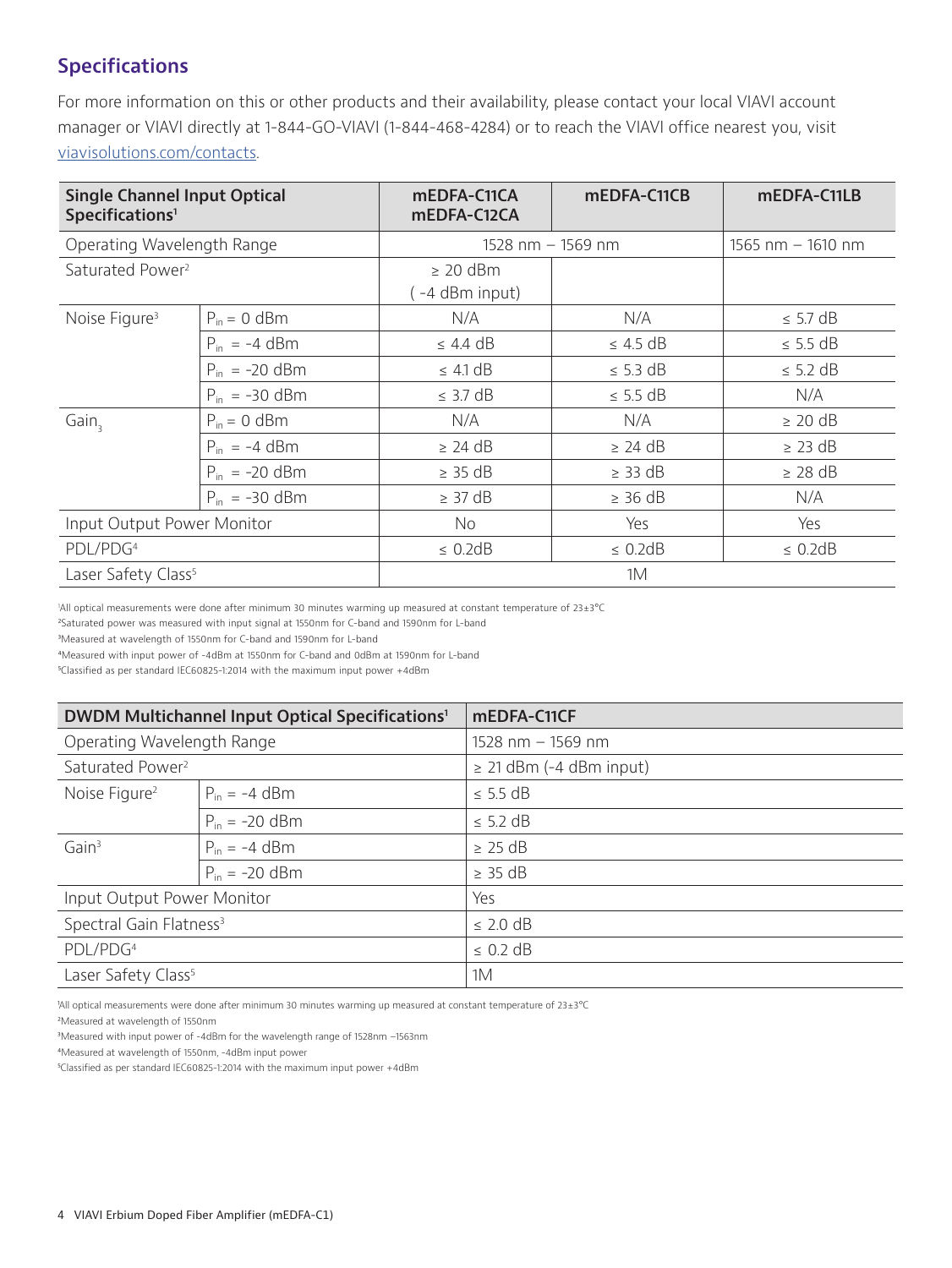|                                 | High Power Single Channel Input Optical Specifications <sup>1</sup> | mEDFA-C11CD                  |
|---------------------------------|---------------------------------------------------------------------|------------------------------|
| Operating Wavelength Range      |                                                                     | $1528$ nm $-1569$ nm         |
| Saturated Power <sup>2</sup>    |                                                                     | $\geq$ 25 dBm (-4 dBm input) |
| Noise Figure <sup>2</sup>       | $P_{in} = -4$ dBm                                                   | $\leq$ 5.5 dB                |
|                                 | $P_{in} = -20$ dBm                                                  | $\leq$ 5.2 dB                |
| Gain <sup>2</sup>               | $P_{in} = -4$ dBm                                                   | $\geq$ 25 dB                 |
|                                 | $P_{in} = -20$ dBm                                                  | $\geq$ 35 dB                 |
| Input Output Power Monitor      |                                                                     | Yes                          |
| PDL/PDG <sup>3</sup>            |                                                                     | $\leq$ 0.2 dB                |
| Laser Safety Class <sup>4</sup> |                                                                     | 3B                           |

 $2$ All optical measurements were done after minimum 30 minutes warming up measured at constant temperature of 23±3°C

²Measured at wavelength of 1550nm

³Measured with input power of -4dBm at 1550nm

⁴Classified as per standard IEC60825-1:2014

| <b>Common Specifications</b>         |                                         |
|--------------------------------------|-----------------------------------------|
| Connector Type                       | FC/APC                                  |
| Operating Temperature                | $0 - 40^{\circ}$ C                      |
| <b>Operating Humidity</b>            | Maximum 95% RH, 0 to 40°C noncondensing |
| Storage Temperature                  | $-30$ to $60^{\circ}$ C                 |
| Dimensions ( $W \times H \times D$ ) | 4.06 cm x 13.26 cm x 37.03 cm           |
| Weight                               | $2.3$ kg                                |
| Warranty                             | 3 Years                                 |
|                                      |                                         |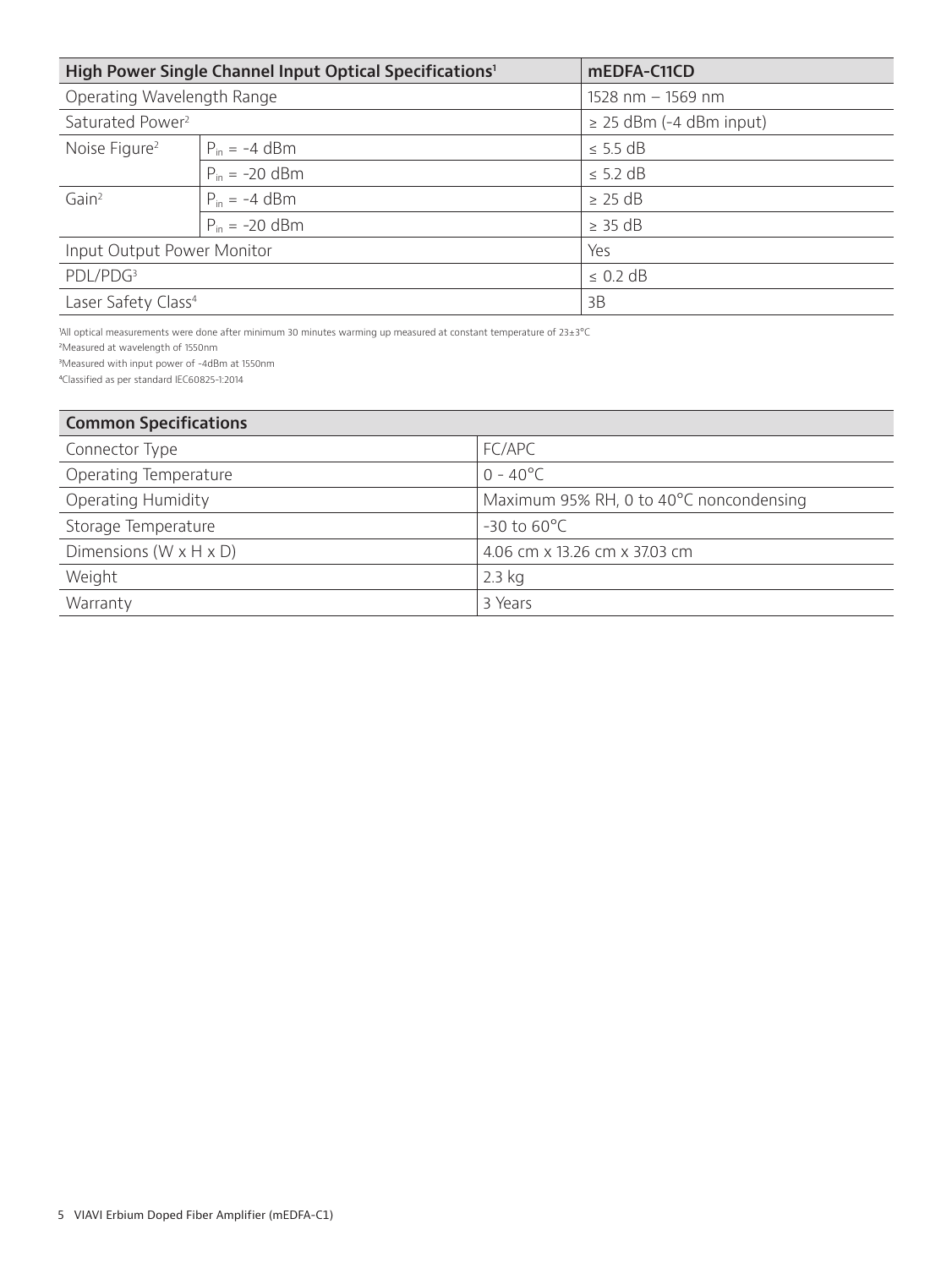## **Ordering Information**

| <b>Part Number</b>   |                                                                                                                          |
|----------------------|--------------------------------------------------------------------------------------------------------------------------|
| MEDFA-C11CA-M100-MFA | Standard power, Extended C-band amplifier, Low NF Single channel with<br>FC/APC connectors                               |
| MEDFA-C12CA-M100-MFA | Dual independent, Standard power, Extended C-band amplifier, Low NF Single<br>channel with FC/APC connectors             |
| MEDFA-C11CB-M100-MFA | Standard power, Extended C-band amplifier, Single channel auto power and<br>monitoring option with FC/APC connectors     |
| MEDFA-C11CF-M100-MFA | Standard power, Extended C-band amplifier DWDM Gain Flattened Auto power and<br>monitoring option with FC/APC connectors |
| MEDFA-C11CD-M100-MFA | High power, Extended C-band amplifier Single channel with Auto power and<br>monitoring option with FC/APC                |
| MEDFA-C11LB-M100-MFA | Standard power, Extended L-band amplifier, Single channel auto power and<br>monitoring option with FC/APC connectors     |

## **Accessories**

| <b>Accessories (Optional)</b>   | <b>Product and description</b>                                                                                                                                          |                                                                                                                                                                                                                                                                            |  |  |  |
|---------------------------------|-------------------------------------------------------------------------------------------------------------------------------------------------------------------------|----------------------------------------------------------------------------------------------------------------------------------------------------------------------------------------------------------------------------------------------------------------------------|--|--|--|
|                                 | CleanBlast                                                                                                                                                              | The patented VIAVI Solutions® CleanBlast fiber end-<br>face cleaning system provides a fast, effective, and<br>cost-efficient solution for removing dirt and debris<br>from connectors in most common applications. It is<br>available in a benchtop and portable version. |  |  |  |
| Inspection and<br>cleaning tool | FiberChek probe microscope                                                                                                                                              | One-button FiberChek Probe delivers a reliable, fully<br>autonomous, handheld inspection solution for every<br>fiber technician.                                                                                                                                           |  |  |  |
|                                 | P5000i fiber microscope                                                                                                                                                 | Automated Fiber Inspection & Analysis Probe provides<br>PASS/FAIL capability to PC, laptops, mobile devices and<br>VIAVI test solutions.                                                                                                                                   |  |  |  |
|                                 |                                                                                                                                                                         | AC500;FC/PC-FC/PC Universal Connector Adapter                                                                                                                                                                                                                              |  |  |  |
|                                 | Mating sleeves                                                                                                                                                          | AC501;FC/PC-SC/PC Universal Connector Adapter                                                                                                                                                                                                                              |  |  |  |
| <b>Replacement Parts</b>        |                                                                                                                                                                         | AC502;FC/APC-FC/APC Universal Connector Adapter                                                                                                                                                                                                                            |  |  |  |
|                                 |                                                                                                                                                                         | AC503;FC/APC-SC/APC Universal Connector Adapter                                                                                                                                                                                                                            |  |  |  |
| Detector adaptor                | A complete range of single ferrule, duplex, and bare fiber power meter adaptor are<br>available at VIAVI. Refer to the AC adaptor selection quide for more information. |                                                                                                                                                                                                                                                                            |  |  |  |

A wider range of inspection tools are available from VIAVI. More information about the products and accessories can be accessed through our website at www.viavisolutions.com. For further assistant please contact your local VIAVI account manager or VIAVI directly at 1-844-GO-VIAVI (1-844-468-4284) or to reach the VIAVI office nearest you, visi[t viavisolutions.com/contacts.](viavisolutions.com/contacts)